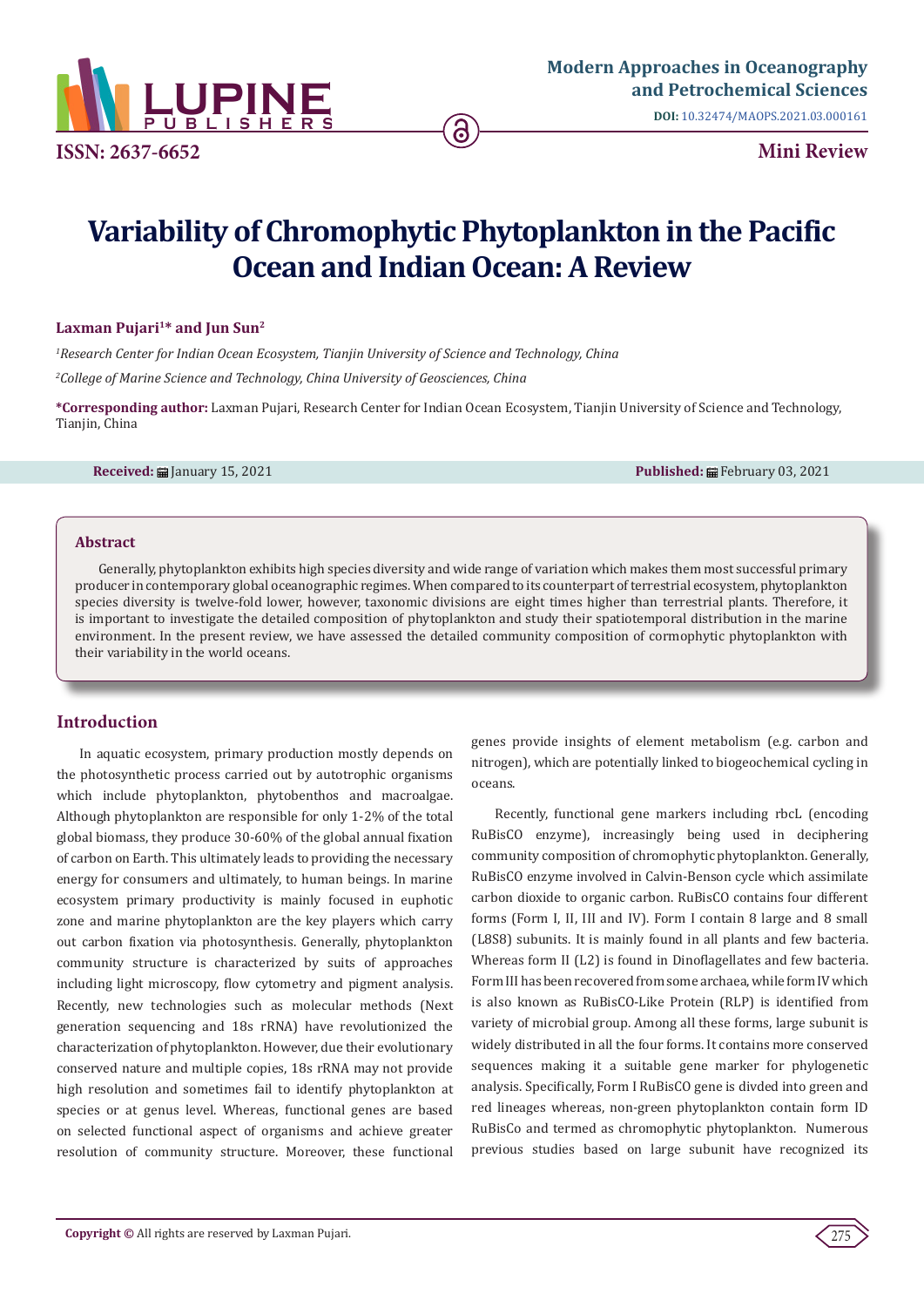importance in decrypting community structure of chromophytic phytoplankton and their vast distribution in different ecological settings of world oceans.

## **Pacific Ocean**

Pacific Ocean is the largest ocean and numerous studies have been carried on chromophytic phytoplankton. Generally, studies were carried out at east Pacific Ocean, north Pacific Ocean and west Pacific Ocean. In the region of west Florida continental shelf, the study carried out by Pichard et al. [3] on Form I rbcL gene showed dominance of Prochlorococcus and Synechococcus in euphotic zone. However, in the in deep euphotic zone, they observed manganeseoxidizing bacterium, ultimately suggesting that chemoautotrophs might have contributed to the diversity of carbon fixing organisms in the marine euphotic zone. Another study carried out at costal part of west Pacific Ocean i.e., Monterey Bay costal upwelling zone by Bhadury et al. [2], showed dominance of bloom forming Diatoms including Pseudo-nitzschia sp., and Thalassiosira sp. Moreover, they have also observed the dominance of Haptophycea groups such as Emiliania huxleyi.

However, this study concluded that obvious environmental parameters such as temperature and nitrate did not strongly correlate with species abundance. Contrast to these results of upwelling zone, the study carried out by our group Pujari et al. [3] Accepted and in printing) showed strong correlation to the most of environmental parameters present in the mindano upwelling zone located at West Pacific Ocean. West Pacific Ocean is composed of western boundary currents which play the key role in maintaining world climate. These currents are the most dynamic and intensive mass water transportation system in the world. Our study showed that warmer, low saline and nutrient limited conditions regulated the Cyanophyceae (mainly Prochlorococcus) group in surface and subsurface depths. Further, we also observed dominance of Haptophyceae group species such as Chrysochromulina dominated the deeper depths which were correlated with high salinity and fairly high concentration of dissolved nutrients. Moreover, one of the key species of upwelling zone was dominated by Pelagomonas of Pelagophyceae group. It was influenced by availability of upwelled nutrients, and adapted to light limited conditions. Similarly, one of the studies based on monthly observation for two years carried out in Station ALOHA and North Subtropical Gyre (NPSG) of Pacific Ocean by Li et al. [5] showed that despite of prevailing oligotrophic conditions, diatoms, prymnesiophytes and dinoflagellates were dominant with varying concentration. qPCR analysis showed that these groups gene abundance often varied more than order of magnitude between successive months. Specifically, Diatoms rbcL gene abundance was more apparent at upper and lower regions of the euphotic zone. Whereas Prymnesiophytes and Pelagophytes were significantly high in number at lower euphotic zone than in the upper euphotic zone. One of the iron enrichment experimental studies based on quantification of rbcL transcripts using qRT-PCR

by Endo et. al. [6] in Bering Sea of Northern Pacific Ocean showed that, regardless of Fe availability, the transcript abundance of rbcL gene decreased in the high  $CO_2$  treatments (600 and 1000 ppm). This ultimately showed that projected future increase in seawater  $\tt pCO<sub>2</sub>$  could reduce the RuBisCO transcription in Diatoms, resulting in decreased primary productivity and there could be possible shift in the food web structure of the Bering Sea.

# **Indian Ocean**

Indian ocean is the third largest ocean in the world. And covers almost 20% of the water on Earth's surface. Within Indian ocean, there are few marginal seas, including Bay of Bengal, Arabian Sea, Laccadive Sea, Somalia Sea and Andaman Sea. Although Indian Ocean is one of the largest seas, it is significantly ignored for the distribution and ecology of chromophytic phytoplankton. Only few studies are carried out in the Indian Ocean region. One of such study was carried out by our group, Pujari et al. [4] in the Bay of Bengal. This study serves as the first report of chromophytic phytoplankton from that region. Study was carried out with the combination of techniques (molecular and traditional taxonomy using stereo microscope) to decipher the community structure of chromophytic phytoplankton. Our study observed variation in spatial distribution of chromophytic phytoplankton using rbcL genes and morphologically identification which was likely impacted by coastal freshwater input, winter monsoons, and upwelling. Moreover, as this study report first molecular related characterization of chromophytic phytoplankton, numerous new lineages were reported. One of such genus was Bolidomonas which ubiquitously distributed but only constitute minor component of phytoplankton community. Bolidomonas is a unicellular alga and with the isolated strains by comparing nuclear, plastidal and mitochondrial gene markers, Ichinomiya et al. [7] combined Bolidomonas and Triparma and included them into Parmales. Further, phylogenetic analysis showed that Parmales (Bolidophyceae) are closely related to Diatoms Unlikely open oceans or coastal regions, one of the studies was carried out by Samanta and Bhadury, (2014) in the Sundarbans mangrove ecosystem of the Bay of Bengal for decrypting spatiotemporal community composition of chromophytic phytoplankton.

The Sundarbans which is the part of the largest deltaic mangrove ecosystem located at the apex of the Bay of Bengal. It encompasses over 102 islands with a network of countless rivers, rivulets and creeks. Bay of Bengal is vast deltaic region which covers almost area of 10000 km<sup>2</sup>, and generally it is influenced by the coastal waters from the Bay of Bengal. As observed in other mangrove ecosystem of South Asia and South East Asia, diatoms outnumber other chromophytic phytoplankton assemblages. Similarly, Samanta et al. [8] observed by far high clone libraries of Diatoms (Bacillariophyceae). Moreover, for the first time from Sundarbans mangrove ecosystem, this study detected other chromophytic phytoplankton community, including Cryptophyceae, Haptophyceae,